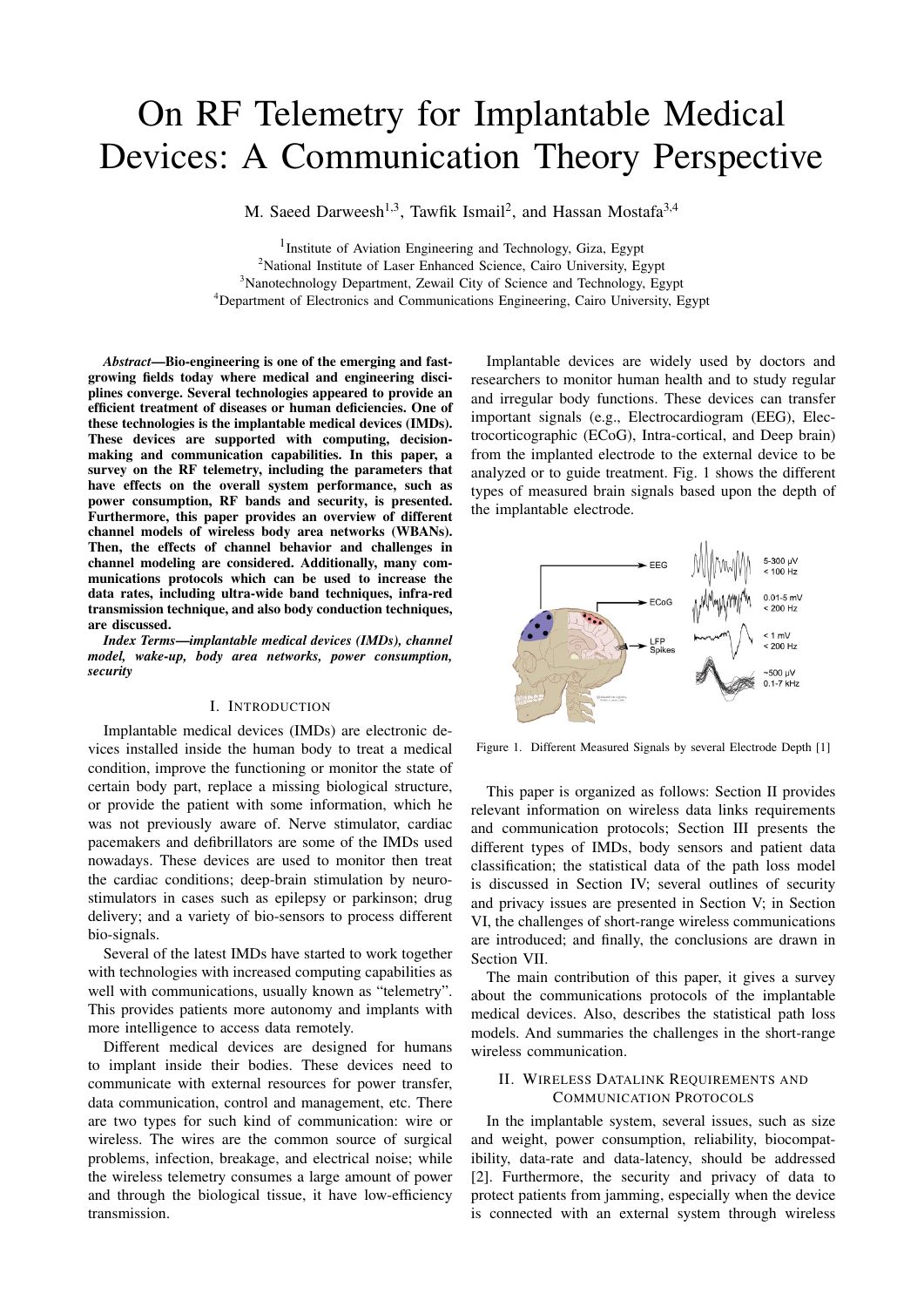communication or the Internet, should also be considered [3].

In this section, the different requirements of data links for several neural signals such as EEG or ECG are discussed. However, it suffers from a significant lack of data rates, power consumption, size, and frequency band.

Wireless communication links in biomedical implant systems should address the following:

- Energy: Once the IMD is implanted, the battery can last for 8 years in case of neuro-stimulators [4] and up to *10* years in the case of pacemakers [5]. The problem in energy is when the battery is empty, it has to be replaced, which requires a surgical procedure.
- Power Consumption: The implantable device consumes power in the order of tens of *mW*, which must be transferred over an inductive link. While in idle mode, the power consumption could be much lower. In current implementations, the inductive link is used for transfer the data then higher data rates require a wider bandwidth (and hence lower quality factor) inductive link, leading to a reduction in power transfer. The power consumed by the implanted unit has a threshold must not exceed it which is 80  $mW/cm^2$  to save the tissue from damage through heating effects [6]. This power must be shared between the wireless link and the baseband stimulation/monitoring systems.
- Storage: The memory of the implantable device is limited because if the amount of memory is increased, this will also increase the size of the implantable and even if the device size is not important, the increase in memory will decrease the battery lifetime.
- Fabrication Technology: To keep fabrication costs to a minimum, it should be implemented in standard CMOS technology.
- Frequency Band: Several implantable medical devices have used wireless RF telemetry to avoid the complications of wired implants. The wireless RF telemetry used the band of frequencies from 5 KHz to 10.6 GHz in the process of communication, as shown in Fig. 2, according to the application requirements.



Figure 2. Frequency Bands for WBAN



Figure 3. Wireless RF Telemetry System

Several wireless RF telemetry systems have been proposed. [7] presents a CMOS configurable wireless transceiver designed to operate at 402–405 MHz Medical Implant Communication Service (MICS) band as well as at the 420–450 MHz Industrial, Scientific, and Medical (ISM) band. Furthermore, a complete implant system has been demonstrated using this transceiver to be compliant with the newly established *IEEE 802.15.6* standard.

In [8] and [9], the authors evaluate the signal propagation in the body using the communication systems of ultrawide band and 2.4 GHz link. [9] characterizes the UWB channel on two different subjects. For a frequency range of 1–6 GHz and for a propagation distance of 5–16 cm, a path loss model is developed. [9] studies the propagation of the frequency bands of 2360–2400 MHz, which is considered for wearable BAN nodes, and the ISM band of 2400–2483.5 MHz. This paper characterizes the path loss in-body channel scenarios showing that wireless links utilizing 2.36–2.5 GHz band are feasible for implantable medical devices.

Finally, [10] discusses the wireless power delivery schemes for the implant devices. It outlines efficient wireless power and data link schemes for the peripheral nerve recording and stimulation implants with their design requirements and safety analysis. A preliminary wireless platform achieving 100 mW for the power delivery and 4.8 kb/s for data telemetry when it has been tested in rats.



Figure 4. Technologies vs. Battery life

Wireless medical telemetry systems include devices to measure patient's vital signs and other important health parameters, devices that transport the data via a radio link to a remote station, and finally, a device that receives and analyses the transmitted signal as shown in Fig. 3.

The relation between the battery life and data rate is dependent on the power consumption. Therefore, if it is required to conserve the battery life, then small transmission rate is used as shown in Fig. 4. It can be seen, for low data rate applications (800 kbps) over a short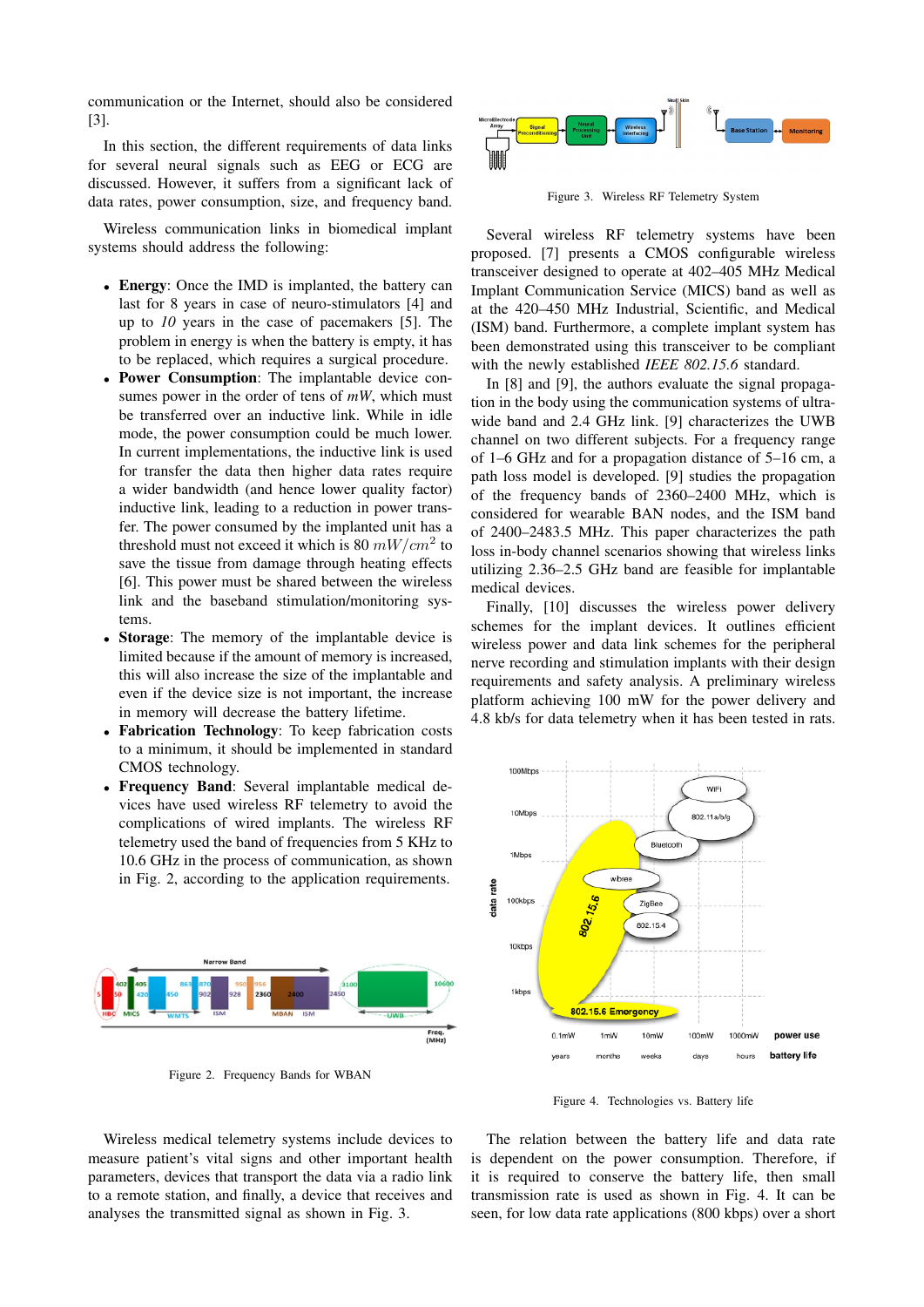range (2 m), the MICS band is used, since it consumes a very-low power during the transmission and keeps a long battery life. The main disadvantage of this band is the low transmission rate and the lack of commercial products. Thus, the ISM bands have several products, which are available in the market. However, these products can be used in many devices such as smart phones, wireless Internet routers, and surveillance cameras. So, the ISM bands suffer from the interferences coming from mobile devices.

Many promising techniques can be used to increase the transmission rate. They are the following:

• Infrared Transmission

Interference from the power carrier is the main challenge when using a separate data link. This challenge can be overcome by using infrared (IR) signaling. At 1980s, the transmission of the transcutaneous data using IR signaling has been discussed for the first time [11], and recently has been explored for high data rate (over 40 Mb/s) transmission [12] using commercial infrared transceivers. There are some challenges to be addressed before using IR signaling as an alternative solution to traditional RF techniques:

- Power Consumption: The IR transceivers presented in [12] has *120 mW* consumed of power. The acceptable values for the power consumption should be kept in the range of *10 mW*.
- Alignment: Alignment accuracies of 1–*2 mm* is required for the commercial IR receivers to operate properly, which are difficult to achieve with a neural prosthetic.
- Body Conduction Techniques

The human body itself has been used as a communications channel was proposed in [13], and has been developed recently. Initial trials achieved kb/s data rates, but recently rates of 10 Mb/s with only 4.8 mW of power consumption has been demonstrated [14]. As IR signaling, the body conduction methods are insensitive to narrowband interference from the power carrier. There are several restrictions must be solved before body conduction become an choice for data transmission in the implanted devices:

- Effect on Recording/Stimulating Electrodes: The neural recording systems generate potentials of several  $\mu$ V from the detected electric field, while the potentials introduced by a body conduction data link have a possibility of disrupt the neural activity being observed.
- Electrical Contact: One point must be external to the body for neural prostheses. While previously the modeled data transfer between two points inside the body, but it must be possible to maintain the enough electrical contact between the skin surface and the external unit.

There are several communication protocols that have been used. These protocols are listed in Table I.

# III. IMD TYPES, BODY SENSORS AND PATIENT DATA **CLASSIFICATION**

The IMD is defined as an electronic device which is implanted on a patient for certain purpose of treatment or

to improve the function of some body part or support the user with some information. The IMD types include:

- Cardiac Implanted Devices: It's same as pacemakers. They are designed for treatment by monitoring the electrical signals of the heart and apply electrical impulses to adjust the heart pump at the desired speed [15]. The new models are equipped with pressure sensors to monitor changes which could lead to a heart failure. If there is a pressure increase, this represents a hazardous condition.
- Neuro-stimulators: These devices transmit electrical signals with low amplitude through one or more electrodes distributed within different locations inside the brain and implanted in specific area. It is also called Deep Brain Stimulation (DBS) and used to treat Parkinson, dystonia, and epilepsy.
- Drug Delivery Systems (DDS): It is implanted under the skin with a pump and a catheter. A controlled way used to supply the medication directly to the target area and the pump responsible of use a lower dose that required with oral medication [16].
- Biosensors: It have one sensor or group of sensors implanted in the body for monitor any part of it and measure some parameters to make decisions. In this IMD there is a control node (external device) exists.

Biomedical Sensors (BMSs) are implantable (in-body), wearable (on-body), and/or exist away from the body of the patient (off-body) to monitor various signals in a patient body such as EEG, ECG, EMG, heartbeat, respiratory rate, temperature, blood pressure, glucose level, mental status, RUN, and WALK [17],[18]. These types of BMSs are connected wirelessly with a centralized device, that is, body area network coordinator (BANC) [16] or body area network (BAN) [19],[20] as shown in Fig. 5. Usually, patient data is classified into four classes, namely critical data packet (CP), reliability data packet (RP), delay data packet (DP), and ordinary data packet (OP).



Figure 5. Wireless biomedical sensors distributed over the human body [21]

The patient data is also known as nature of data in WBAN [21]. The CP data is the most critical data, which comprises low threshold values of vital signs such as low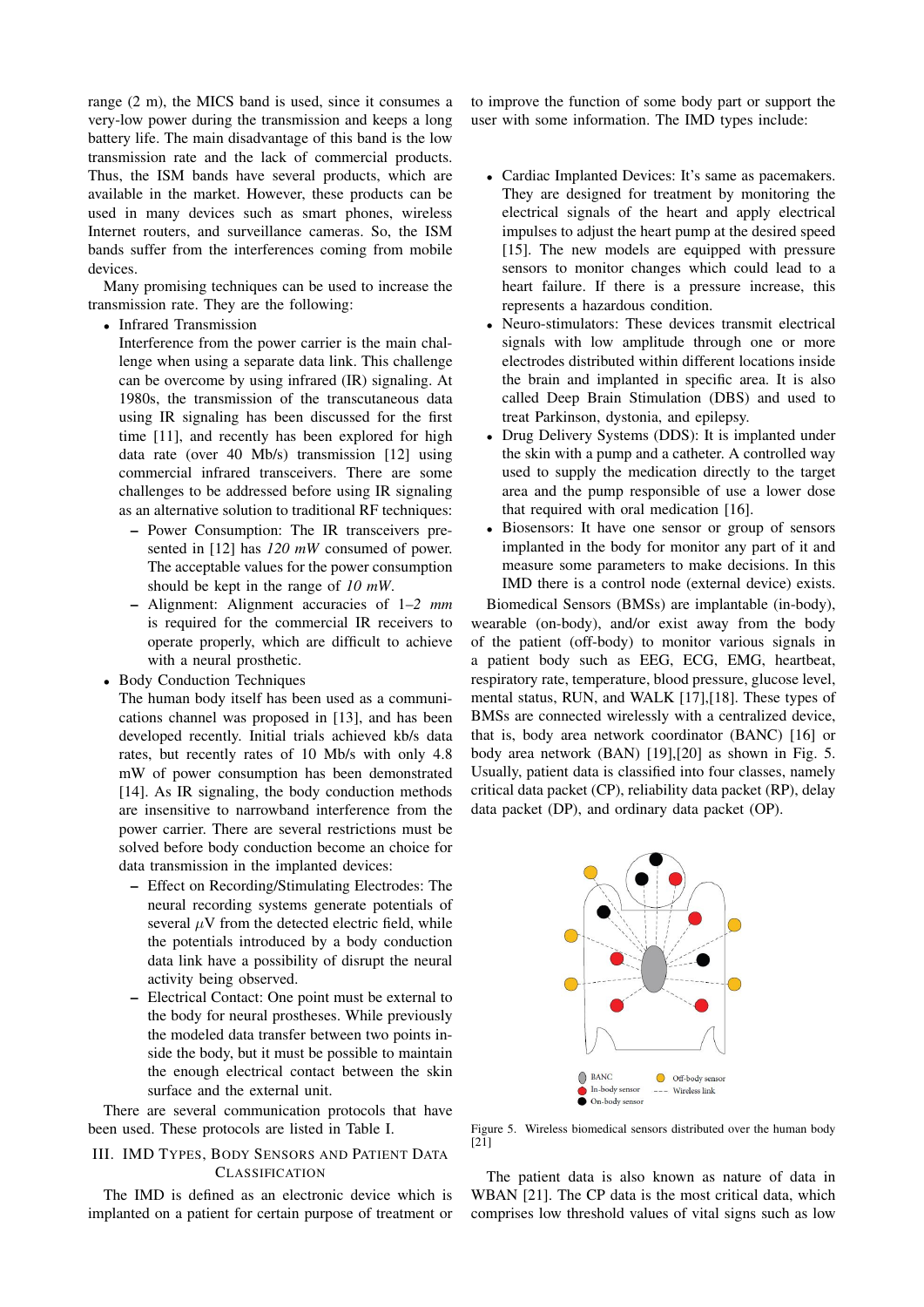| Nominal TX power   | Channel bandwidth                          | <b>Receiver Sensitivity</b> |
|--------------------|--------------------------------------------|-----------------------------|
| 10 dBm to $1.8$ dB | 6 MHz                                      |                             |
| $-16$ dBm          | 3 MHz                                      |                             |
|                    | $0.5$ MHz                                  |                             |
| $-40$ to $-10$ dBm | 500 MHz - 7.5 GHz                          | $-95$ to $-83$ dBm          |
| 15 to 20 dBm       | 20 MHz                                     | $-57$ dBm                   |
| 15 to 20 dBm       | $22$ MHz                                   | $-86$ dBm                   |
| 15 to $20$ dBm     | 40 MHz                                     | $-66$ dBm                   |
| $0$ to 10 dBm      |                                            |                             |
| $-20$ to 10 dBm    | 1 MHz                                      | $-70$ dBm                   |
| $-32$ to 0 dBm     | $0.3/0.6$ ; 2 MHz                          | $-85$ dBm                   |
|                    | Medical Device Radio Communication Service |                             |

Table I COMMUNICATION PROTOCOLS

neural signal; therefore, the first slot (channel) is provided to transmit to the medical team for necessary action. The RP is the second type of critical patient data and contains high threshold values of vital signs such as high neural signal. The DP is the non-critical data; therefore, it is placed after CP data and RP data in critical data ranking category. The DP data has an audio/video streaming of a patient for physical examination. Finally, the OP is placed at the fourth position which contains routine data of the body of the patient such as temperature reading.

#### IV. STATISTICAL PATH LOSS MODEL

Wireless Body Area Network (BAN) is defined as a combination of micro and advanced nano technology. It is a distinguished technology which includes a wireless network usually formed from small size ultra-low-power sensors, which are implantable, wearable or placed close to the body.

WBAN system is classified to two parts from applications point of view:

- Medical BAN
- Non-medical BAN

Medical BAN consists of wearable medical systems and implant devices to measure the health status of human body. Non-medical BAN can be regarded as consumer electronics, which can be wearable for the on-body communications.

Medical BAN can be classified as:

- Wearable BAN
- Implantable BAN

The integral parts of the body area channel are transmitter and receiver. According to "IEEE 802.15.6" document (Channel Model for Body Area Network), there are three types of nodes [22]:

- Implant node: It is placed inside the human body from direct below the skin to further deep inside the tissue.
- Body Surface node: It is placed on the surface of the skin or at most 2 centimeters away.
- External (Gateway) node: It is far away from the body by a few centimeters and up to 5 meters, so this node is not in direct contact with human skin.

To design and develop an expert and stable system suitable for WBAN, it is required to study the radio propagation channel and also the channel model. There are two types of model may be generated:

- A mathematical model
- An empirical model

A mathematical model may depend on the fundamental principles of propagation of electromagnetic. It will need a detailed propagation environment description. An empirical model may be suitable for agreed set of propagation measurements and is meant to provide a suitable basis for statistical modelling of the channel. Compared with the theoretical model, a greatly simplified description of the environment will be used by the mathematical model and although network level accuracy, will not be precised at the link level [22].

Fading: In the BAN communications, fading in propagation paths can occurs due to different reasons, such as energy absorption, reflection, diffraction, and shadowing by body. Due to the environment around the body, another possible reason for fading is multipath. Fading categories are listed as the following:

- Small scale fading
- Large scale fading

Small scale fading is concerned with rapid fluctuation of the amplitude of a radio signal over a short period of time or travel distance due to small changes in the body positions or the wearable device.

Large scale fading comes due to mobility over larger areas which refers to the signal attenuation. It happens because of the variation in distance covered by signal between external node (gateway) and body because the diffraction which comes from the large surrounding objects.

Path Loss: : It is the signal attenuation as a positive quantity measured in dB and defined as the difference (in dB) between the effective transmitter power and received power. The path loss model between two different antennas is a function of the distance (d). The free space path loss in dB based on the Friis formula [19] is expressed by equation (1) as follows:

$$
PL(d) = PL(d_o) + 10nlog_{10}(d/d_o)
$$
 (1)

Where  $PL(d<sub>o</sub>)$  is the path loss at the reference distance  $d<sub>o</sub>$ , and *n* is the path loss exponent.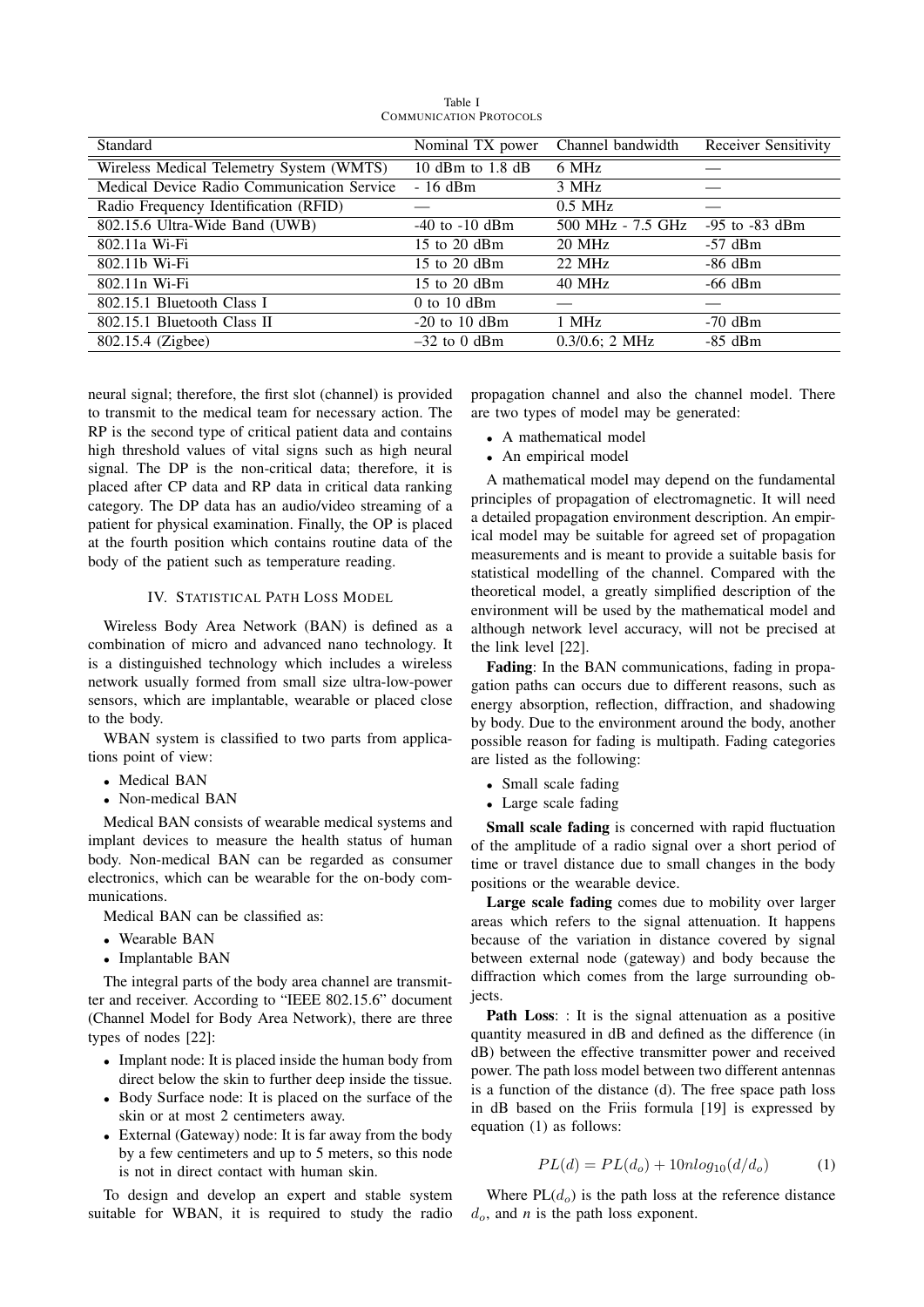Shadowing: Signals transmitted in a wireless channel experience random variation by giving rise to random variations of the received signal power at a given distance due to blockage from objects in the signal path. It causes variation in path loss of signal shown in equation (1). The total path loss with shadowing can be expressed by equation (2).

$$
PL(d) = PL(d_o) + S \tag{2}
$$

By combining equation (1) and (2), total path loss is

$$
PL(d) = PL(d_o) + 10nlog_{10}(d/d_o) + S \tag{3}
$$

Another paper [23] for the path loss model used 402-405 MHz range for (MICS) which is an ultra-low power, unlicensed mobile radio service, and the operating frequency is the mid-point of the MICS frequency band, 403.5 MHz.

A statistical path loss model used for a medical implantable communication system, where path loss at a distance d from the antenna at transmitter is defined as:

$$
PL(d) = \frac{G_R P_T}{P_R(d_o)}\tag{4}
$$

where  $P_T$  is the transmit power,  $P_R$  denotes the received power and  $G_R$  is the receiver antenna gain.

The path loss in dB at some distance d can be statistically modelled by the following equation:

$$
PL(d) = PL(d_o) + 10nlog_{10}(d/d_o) + S
$$
 (5)

where  $d_o$  is the reference distance (i.e. 50 mm), and *n* is the path loss exponent i.e. free space exponent  $n = 2$ . The value of the path loss exponent *(n)* is expected to increase because the human body is an extremely lossy environment. *S* is the random scatter has a normal (Gaussian) distribution with zero mean and standard deviation in dB  $S \sim N(0, \sigma_s^2)$  caused by different materials.

In [37] there are two types of tissue used and they are categorized as follows:

• Deep Tissue (20 mm of the skin)

• Near Tissue (5 mm of the skin)

Another categorization of how the path loss occurs are according to:

- Implant to Body Surface
- Implant to another Implant

It also defined two different ways to find values of  $PL(d<sub>o</sub>)$ , *n* and *S* according to the above categorizations of tissue and how path loss occurs

# V. CHALLENGES IN SHORT-RANGE WIRELESS **COMMUNICATION**

There are rapid achievements in micro-technologies and micro-systems in the past years. These paved the way to the reliable, small, and low power-consuming design of biomedical devices, which can be implanted inside the body of the patient by a surgical operation. The most important benefit from these implanted devices is that it can sense the data real-time from inside the human body, which gives a good chance for early diagnosis and treatment of diseases.

With these implanted devices, patients are enabled to participate in their own treatment by monitoring and communicating their situation to caregivers. With recent advances in very low power wireless and signal processing, WBSNs have gained popularity as a potential solution. WBSNs measure and communicate different physical signals (e.g., brain activity) with the use of a group of sensors located in the body of the patient [24].

In the most complicated scenario, powering and telemetry are used to make the implanted devices communicate with remote systems. Powering is the method of delivering energy or power to the implant from the external source to make it work. Telemetry is the electronic transmission of data between distant points, such as the transmission between the implant device and exterior system. Depending on the design, there are several values of implantable device dimensions, how much power is delivered, data transmission and error rates can be achieved. Implanted devices need a very small amount of energy in order to stimulate or sense. he implanted device would become useless and have to be substituted by surgical operation if runs out of energy.

To receive energy for the early implanted devices, it interfaces with wires through the skin which is ineffective since it increased the chances of infection and it restricted the movements of the patient. Adding a battery to the implanted device is also a prohibitive solution. The total area of the implant increases so it is of no importance to care about how small the battery might be. Moreover, in the case of rechargeable batteries, it has a limited number of recharge cycles before they become completely useless. In order to maximize the battery life, one of the suitable solutions is to use a wake up system shown in Fig. 6. It makes the implant device sleep during no signal transmission and becomes up through the wake up signal only when it needs to receive the brain signal to diagnose it in an external processing unit [24].



Figure 6. Power Sequence in Implantable Devices

The IMDs observe the ECoG signal by deploying high density deep electrodes inside the human brain to measure electrical activity of the neurons. Observing the activity of a great number of simultaneously measured channels is necessary for understanding the system and testing several techniques to overcome the existing problems. The increasing of the number of electrodes and channels requires a dynamic and reliable communication system to link the implantable system with the external diagnosing station. The communication system has two bidirectional (up and down) links. The uplink is used to send the diagnostic and measurable data, while the downlink is used for reconfiguring the implantable circuits.